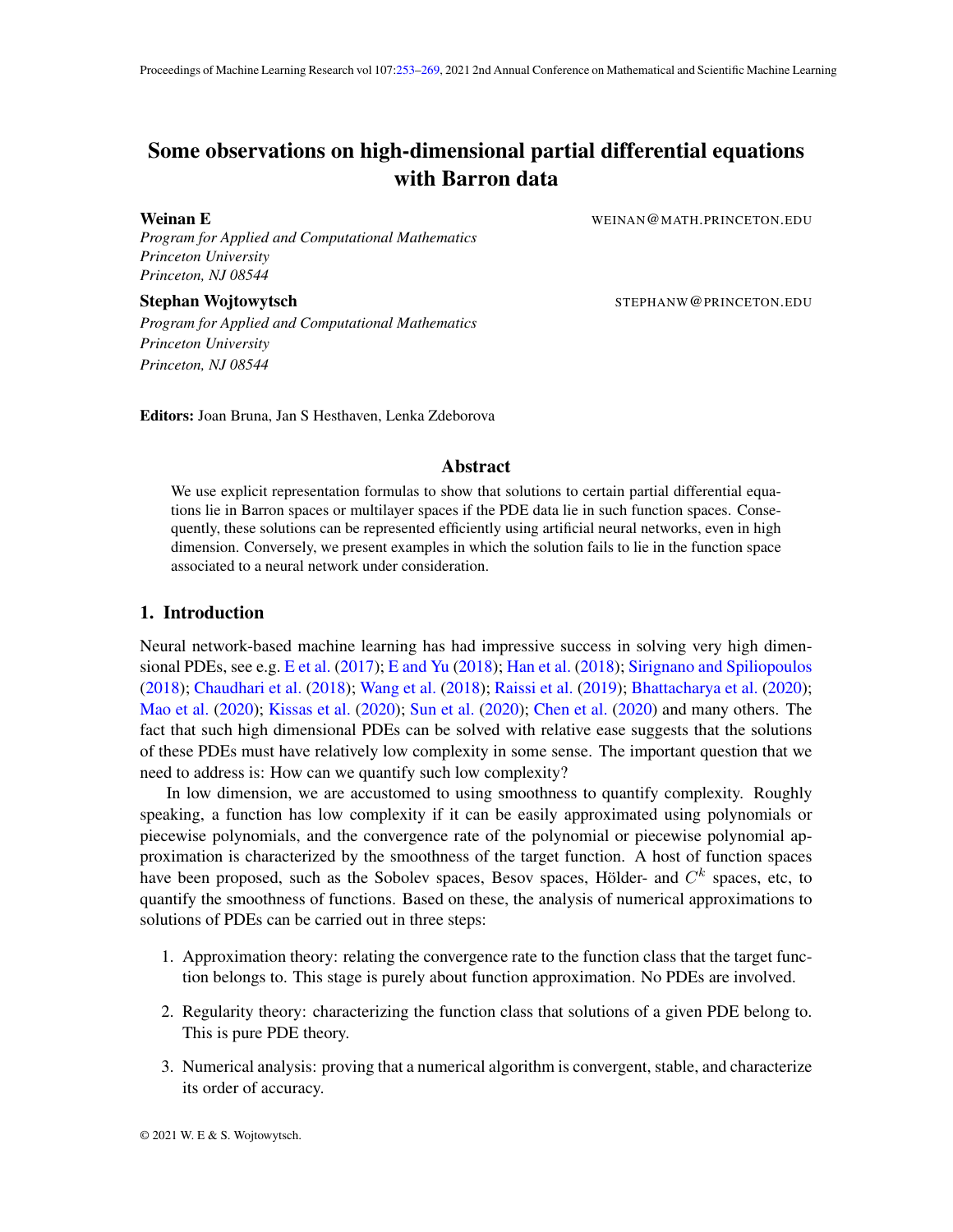#### E WOJTOWYTSCH

We aim to carry out the same program in high dimension, with polynomials and piecewise polynomials replaced by neural networks. In high dimension, the most important question is whether there is a "curse of dimensionality", i.e. whether the convergence rate deteriorates as the dimensionality is increased.

In this regard, our gold standard is the Monte Carlo algorithm for computing expectations. The task of approximation theory is to establish similar results for function approximation for machine learning models, namely, given a particular machine learning model, one would like to identify the class of functions for which the given machine learning model can approximate with dimensionindependent convergence rate. It is well known that the number of parameters of a neural network to approximate a general  $C^k$ -function in dimension d in the  $L^{\infty}$ -topology to accuracy  $\varepsilon$  generally scales like  $\varepsilon^{-\frac{d}{k}}$  [Yarotsky](#page-15-7) [\(2017\)](#page-15-7) (up to a logarithmic factor). Classical (Hölder, Sobolev, Besov, ...) function spaces thus face the "curse of dimensionality" and therefore are not suited for our purpose.

However, Monte Carlo-like convergence rates can indeed be established for the most interesting machine learning models by identifying the appropriate function spaces. For the random feature model, the appropriate function spaces are the extensions of the classical reproducing kernel Hilbert space  $E$  et al. [\(2020\)](#page-14-4). For two-layer neural networks, those function spaces are the relatively well-studied *Barron spaces* [E et al.](#page-14-5) [\(2019\)](#page-14-5); [E and Wojtowytsch](#page-14-6) [\(2020a\)](#page-14-6), while for deeper neural networks, *tree-like function spaces* [E and Wojtowytsch](#page-14-7) [\(2020b\)](#page-14-7) seem to provide good candidates (at least for ReLU-activated networks). These spaces combine two convenient properties: Functions can be approximated well using a small set of parameters, and few data samples suffice to assess whether a function is a suitable candidate as the solution to a minimization problem.

This paper is concerned in the second question listed above in high dimension. For the reasons stated above, we must consider the question whether the solution of a PDE lie in a (Barron or tree-like) function space if the data lie in such a space. In other words, if the problem data are represented by a neural network, can the same be said for the solution, and is the solution network of the same depth as the data network or deeper? We believe that these should be the among the principal considerations of a modern regularity theory for high-dimensional PDEs. We note that a somewhat different approach to a similar question is taken in [Grohs et al.](#page-14-8) [\(2018\)](#page-14-8); [Hutzenthaler et al.](#page-15-8) [\(2020\)](#page-15-8).

In this paper, we show that solutions to three prototypical PDEs (screened Poisson equation, heat equation, viscous Hamilton-Jacobi equation) lie in appropriate function spaces associated with neural network models. These equations are considered on the whole space and the argument is based on explicit representation formulas. In bounded domains on the other hand, we show that even harmonic functions with Barron function boundary data may fail to be Barron functions, and we discuss obstacles in trying to replicate classical regularity theory in spaces of neural networks.

While we do not claim great generality in the problems we treat, we cover some important special cases and counterexamples. As a corollary, equations whose solutions lie in a (Barron or tree-like) function space associated to neural networks cannot be considered as fair benchmark problems for computational solvers for general elliptic or parabolic PDEs: If the data are represented by a neural network, then so is the exact solution, and approximate solutions converge to the analytic solution at a dimension-independent rate as the number of parameters approaches infinity. The performance is therefore likely to be much better in this setting than in potential applications without this high degree of compatibility.

The article is structured as follows. In the remainder of the introduction, we give a brief summary of some results concerning Barron space and tree-like function spaces. In Section [2,](#page-5-0) we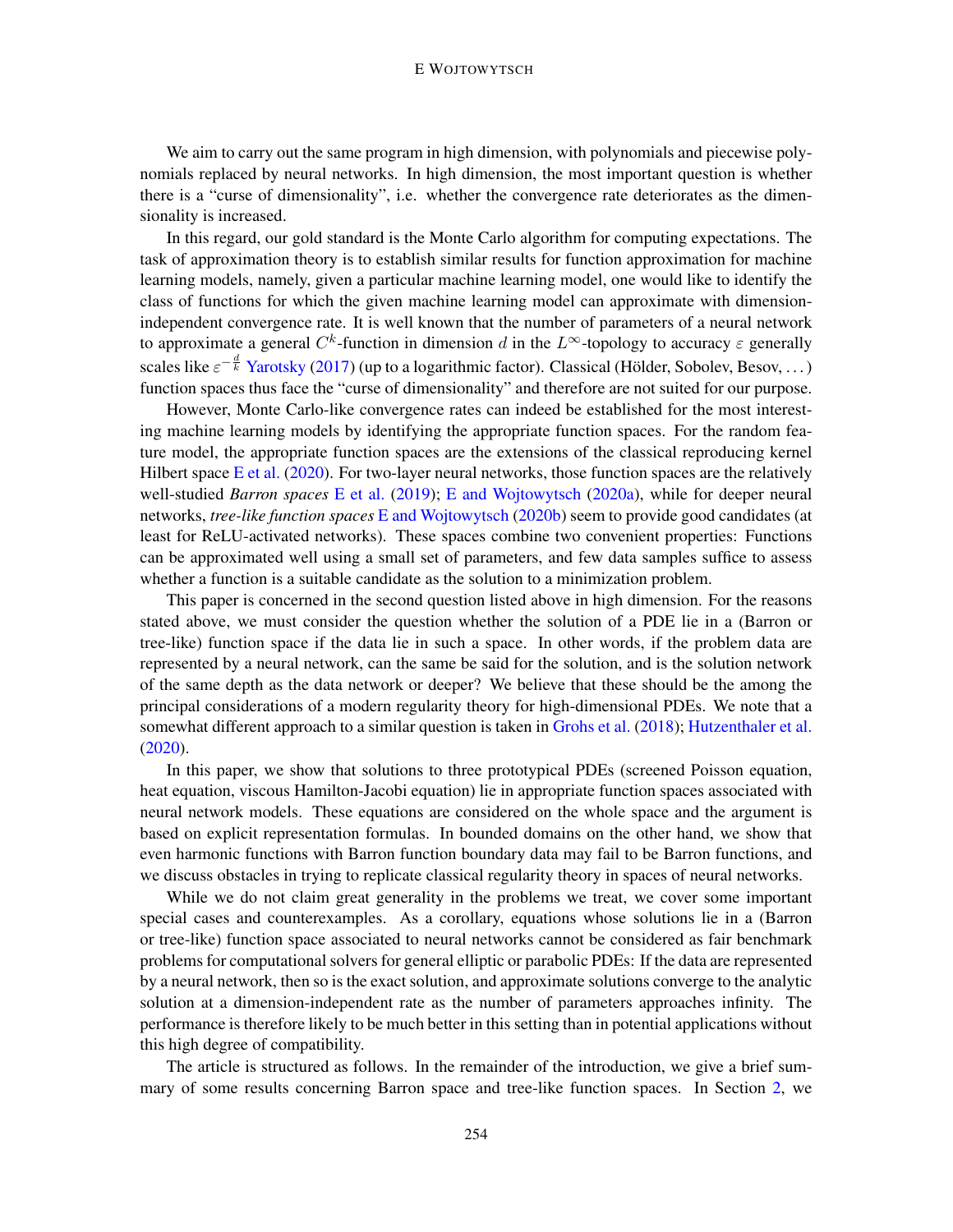consider the Poisson equation, screened Poisson equation, heat equation, and viscous Hamilton-Jacobi equation on the whole space. In two cases, we show that solutions lie in Barron space and in one case, solutions lie in a tree-like function space of depth four. In Section [3,](#page-10-0) we consider equations on bounded domains and demonstrate that boundary values can make a big difference from the perspective of function representation. We also discuss the main philosophical differences between classical function spaces and spaces of neural network functions, which a novel regularity theory needs to account for.

## 1.1. Previous work

The class of partial differential equations is diverse enough to ensure that no single theory captures the properties of all equations, and the existing literature is too large to be reviewed here. Even the notion of what a solution is depends on the equation under consideration, giving rise to concepts such as weak solutions, viscosity solutions, entropy solutions etc. The numerical schemes to find these solutions are as diverse as the equations themselves. As a rule, many methods perform well in low spatial dimension  $d \in \{1, 2, 3\}$ , which captures many problems of applied science. Other problems, such as the Boltzmann equation, Schrodinger equations for many particle systems, or ¨ Black-Scholes equations in mathematical science, are posed in much higher dimension, and require different methods.

In low dimension, elliptic and parabolic equations are often considered in Sobolev spaces. Finite element methods, which find approximate solutions to a PDE in finite-dimensional ansatz spaces, are empirically successful and allow rigorous a priori and a posteriori error analysis. The ansatz spaces are often chosen as spaces of piecewise linear functions on the triangulation of a domain. As a grid based method, the curse of dimensionality renders this approach unusable when the dimension becomes moderately high.

Evading the curse of dimensionality when solving high-dimensional PDEs requires strong assumptions. If the right hand side even of the Poisson equation is merely in  $C^{0,\alpha}$  or  $L^2$ , the solution cannot generally be more regular than  $C^{2,\alpha}$  or  $H^2$ . These spaces are so large (e.g. in terms of Kolmogorov width) that the curse of dimensionality cannot be evaded.

Based on a hierarchical decomposition of approximating spaces, sparse grid methods can be used to solve equations in higher dimension. In their theoretical analysis, the role of classical Sobolev spaces is taken by Sobolev spaces with dominating mixed derivatives (imagine spaces where  $\partial_1 \partial_2 u$  is controlled, but  $\partial_1 \partial_1 u$  is not). These methods have been used successfully in medium high dimension, although the a priori regularity estimates which underly classical finite element analysis are less developed here to the best of our knowledge. An introduction can be found e.g. in [Garcke](#page-14-9) [\(2012\)](#page-14-9).

Function classes of neural networks have a non-linear structure, which allows them to avoid the curse of dimensionality in approximating functions in large classes where *any* linear model suffers from the CoD, see e.g. [Barron](#page-13-1) [\(1993\)](#page-13-1). Following their success in data science, it is a natural question whether they have the same potential in high-dimensional PDEs.

It has been observed by [Grohs et al.](#page-14-8) [\(2018\)](#page-14-8); [Jentzen et al.](#page-15-9) [\(2018\)](#page-15-9); [Hutzenthaler et al.](#page-15-8) [\(2020\)](#page-15-8); [Hornung et al.](#page-15-10) [\(2020\)](#page-15-10); [Darbon et al.](#page-14-10) [\(2020\)](#page-14-10) that deep neural networks can approximate (viscosity) solutions to different types of partial differential equations without the curse of dimensionality, assuming that the problem data are given by neural networks as well. Generally, proofs of these results are based on links between the PDE and stochastic analysis, and showing that solutions to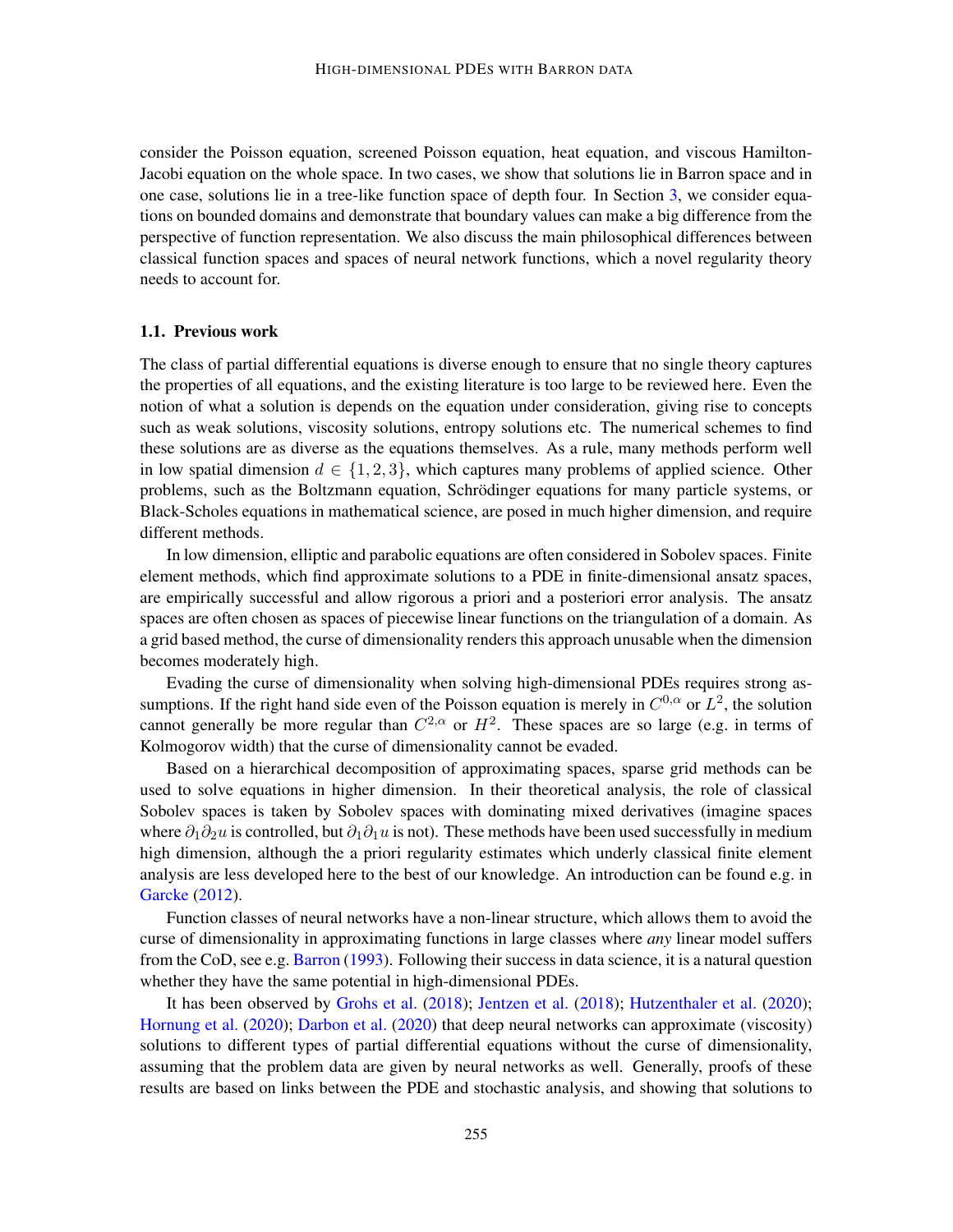#### E WOJTOWYTSCH

SDEs can be approximated sufficiently well by neural networks with the Monte-Carlo rate, even in high dimension. A more extensive list of empirical works can be found in these references.

In this article, we follow a similar philosophy of explicit representation, but we consider a more restricted and technically much simpler setting. In this setting, we prove stronger results:

- 1. The neural networks we consider have one hidden layer (linear PDEs) or three hidden layers (viscous Hamilton-Jacobi equation), and are therefore much shallower than the deep networks considered elsewhere.
- 2. In certain cases, solutions to the PDEs are in Barron space. This not oly implies that they can be approximated without the CoD, but also that integral quantities can be estimated well using few samples, even if the solution of the PDE depends on these data samples. This follows from the fact that the unit ball in Barron space has low Rademacher complexity.
- 3. On the other hand, we show by way of counterexample that the solution of the Laplace equation in the unit ball with Barron boundary data is generally *not* given by a Barron function, possibly shedding light on the requirement of depth.

Our results can be viewed more in the context of function-space based regularity theory, whereas existing results directly address the approximation of solutions without an intermediate step.

## 1.2. A brief review of Barron and tree-like function spaces

Two-layer neural networks can be represented as

<span id="page-3-0"></span>
$$
f_m(x) = \frac{1}{m} \sum_{i=1}^{m} a_i \sigma(w_i^T x + b_i).
$$
 (1)

The parameters  $(a_i, w_i, b_i) \in \mathbb{R} \times \mathbb{R}^d \times \mathbb{R}$  are referred to as the weights of the network and  $\sigma$ :  $\mathbb{R} \to \mathbb{R}$  as the activation function. In some parts of this article, we will focus on the popular ReLUactivation function  $\sigma(z) = \max\{z, 0\}$ , but many arguments go through for more general activation σ.

In the infinite width limit for the hidden layer, the normalized sum is replaced by a probability integral

$$
f_{\pi}(x) = \int_{\mathbb{R}^{d+2}} a \,\sigma(w^T x + b) \,\pi(\mathrm{d}a \otimes \mathrm{d}w \otimes \mathrm{d}b) = \mathbb{E}_{(a,w,b)\sim\pi} \big[ a \,\sigma(w^T x + b) \big] \tag{2}
$$

On this space, a norm is defined by

$$
||f||_{\mathcal{B}} = \inf \left\{ \int_{\mathbb{R}^{d+2}} |a| [|w| + |b|] \pi(\mathrm{d}a \otimes \mathrm{d}w \otimes \mathrm{d}b) : \pi \text{ s.t. } f = f_{\pi} \right\}.
$$

The formula has to be modified slightly for non-ReLU activation functions [Li et al.](#page-15-11) [\(2020\)](#page-15-11) and [\(E](#page-14-11) [and Wojtowytsch,](#page-14-11) [2021,](#page-14-11) Appendix A). If for example  $\lim_{z\to\pm\infty}\sigma(z) = \pm 1$ , we may choose

$$
||f||_{\mathcal{B}} = \inf \left\{ \int_{\mathbb{R}^{d+2}} |a| \left[ |w| + 1 \right] \pi(\mathrm{d}a \otimes \mathrm{d}w \otimes \mathrm{d}b) : \pi \text{ s.t. } f = f_{\pi} \right\}
$$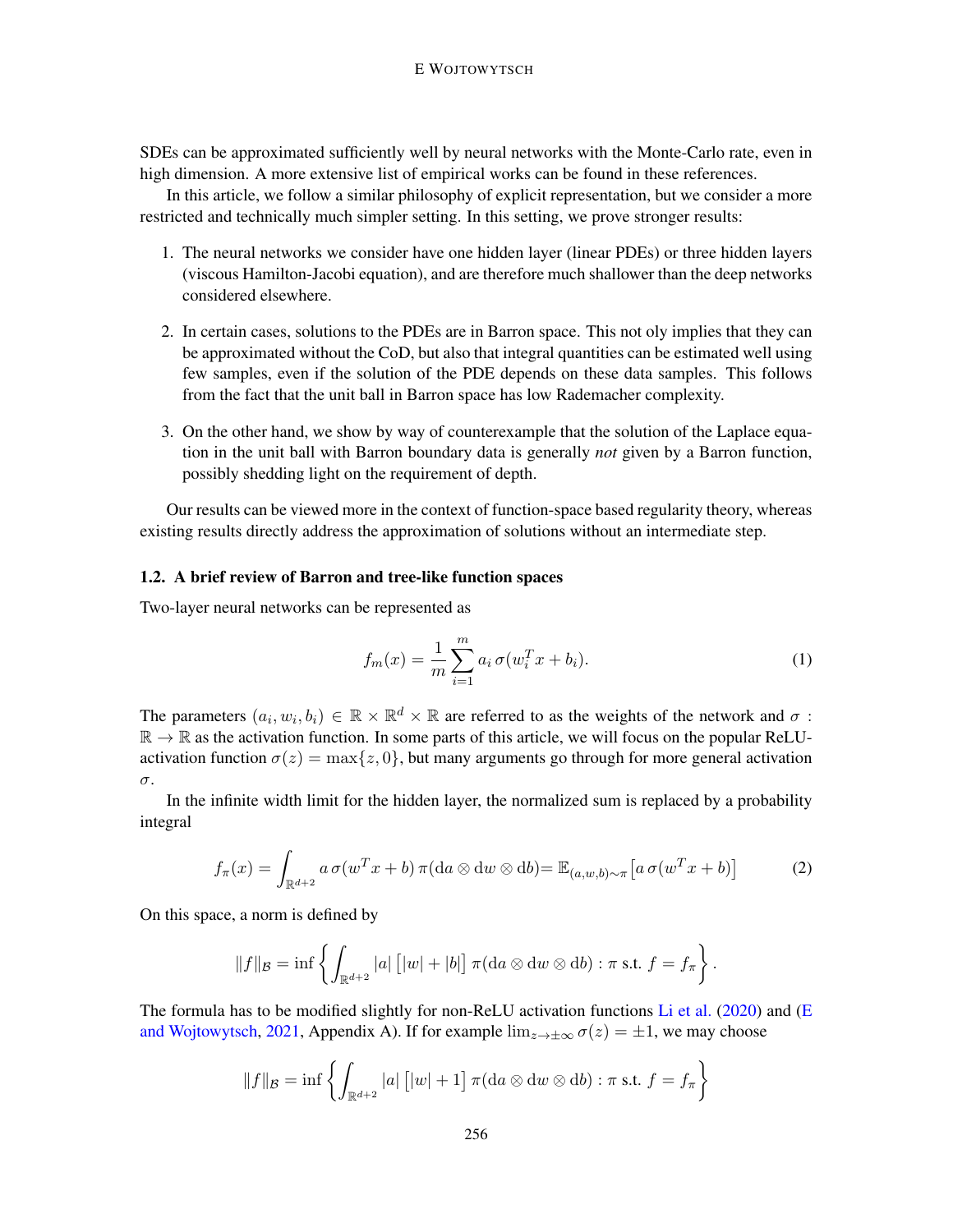without strong dependence on the bias variable b. We give some examples of functions in Barron space or not in Barron space below.

The function space theory for multi-layer networks is more complicated, and results are currently only available for ReLU activation. We do not go into detail concerning the scale of tree-like function spaces  $W^L$  associated to multi-layer neural networks here, but note the following key results.

- 1.  $W^1 = \mathcal{B}$ , i.e. the tree-like function space of depth 1 coincides with Barron space.
- 2. If  $f : \mathbb{R}^k \to \mathbb{R}$  and  $g : \mathbb{R}^d \to \mathbb{R}^k$  are functions in the tree-like function spaces  $\mathcal{W}^{\ell}$  and  $W^L$  respectively (componentwise), then the composition  $f \circ g : \mathbb{R}^d \to \mathbb{R}$  is in the tree-like function space  $W^{L+\ell}$  and the estimate

$$
\|f\circ g\|_{\mathcal{W}^{L+\ell}}\leq \max_{1\leq i\leq k}\|g_i\|_{\mathcal{W}^L}\,\|f\|_{\mathcal{W}^\ell}
$$

holds.

3. In particular, the product of two functions  $f, g \in \mathcal{W}^L$  is generally not in  $\mathcal{W}^L$ , but in  $\mathcal{W}^{L+1}$ since the map  $(x, y) \mapsto xy$  is in Barron space (on bounded sets in  $\mathbb{R}^2$ ).

All results can be found in [E and Wojtowytsch](#page-14-7) [\(2020b\)](#page-14-7). We recall the following properties of Barron space:

- 1. If  $f \in H^s(\mathbb{R}^d)$  for  $s > \frac{d}{2} + 2$ , then  $f \in \mathcal{B}$ , i.e. sufficiently smooth functions admit a Barron representation – see [\(E and Wojtowytsch,](#page-14-6)  $2020a$ , Theorem 3.1), based on an argument in [\(Barron,](#page-13-1) [1993,](#page-13-1) Section IX).
- 2. Barron space embeds into the space of Lipschitz-continuous functions.
- 3. If  $f \in \mathcal{B}$ , then  $f = \sum_{i=1}^{\infty} f_i$  where  $f_i(x) = g_i(P_i x + b_i)$ 
	- (a)  $g_i$  is  $C^1$ -smooth except at the origin,
	- (b)  $P_i$  is an orthogonal projection on a  $k_i$ -dimensional subspace for some  $0 \le k_i \le d-1$ ,
	- (c)  $b_i$  is a shift vector.

The proof can be found in [\(E and Wojtowytsch,](#page-14-6) [2020a,](#page-14-6) Lemma 5.2).

4. For a Barron function f and a probability measure  $\mathbb P$  on  $[-R, R]^d$ , there exist m parameters  $(a_i, w_i, b_i) \in \mathbb{R}^{d+2}$  and a two-layer neural network  $f_m$  as in [\(1\)](#page-3-0) such that

$$
||f - f_m||_{L^2(\mathbb{P})} \le \frac{\max\{1, R\} \, ||f||_{\mathcal{B}}}{\sqrt{m}} \tag{3}
$$

or

$$
||f - f_m||_{L^{\infty}[-R,R]} \le \frac{d \max\{1, R\} \, ||f||_{\mathcal{B}}}{\sqrt{m}} \tag{4}
$$

or

$$
||f - f_m||_{H^1((0,1)^d)} \le ||f||_{\mathcal{B}} \sqrt{\frac{d+1}{m}}.
$$
 (5)

The proof in the Hilbert space cases is based on the Maurey-Jones-Barron Lemma (e.g. [\(Bar](#page-13-1)[ron,](#page-13-1) [1993,](#page-13-1) Lemma 1)), whereas the proof for  $L^{\infty}$ -approximation uses Rademacher complexities (see e.g.  $E$  et al.  $(2020)$ ).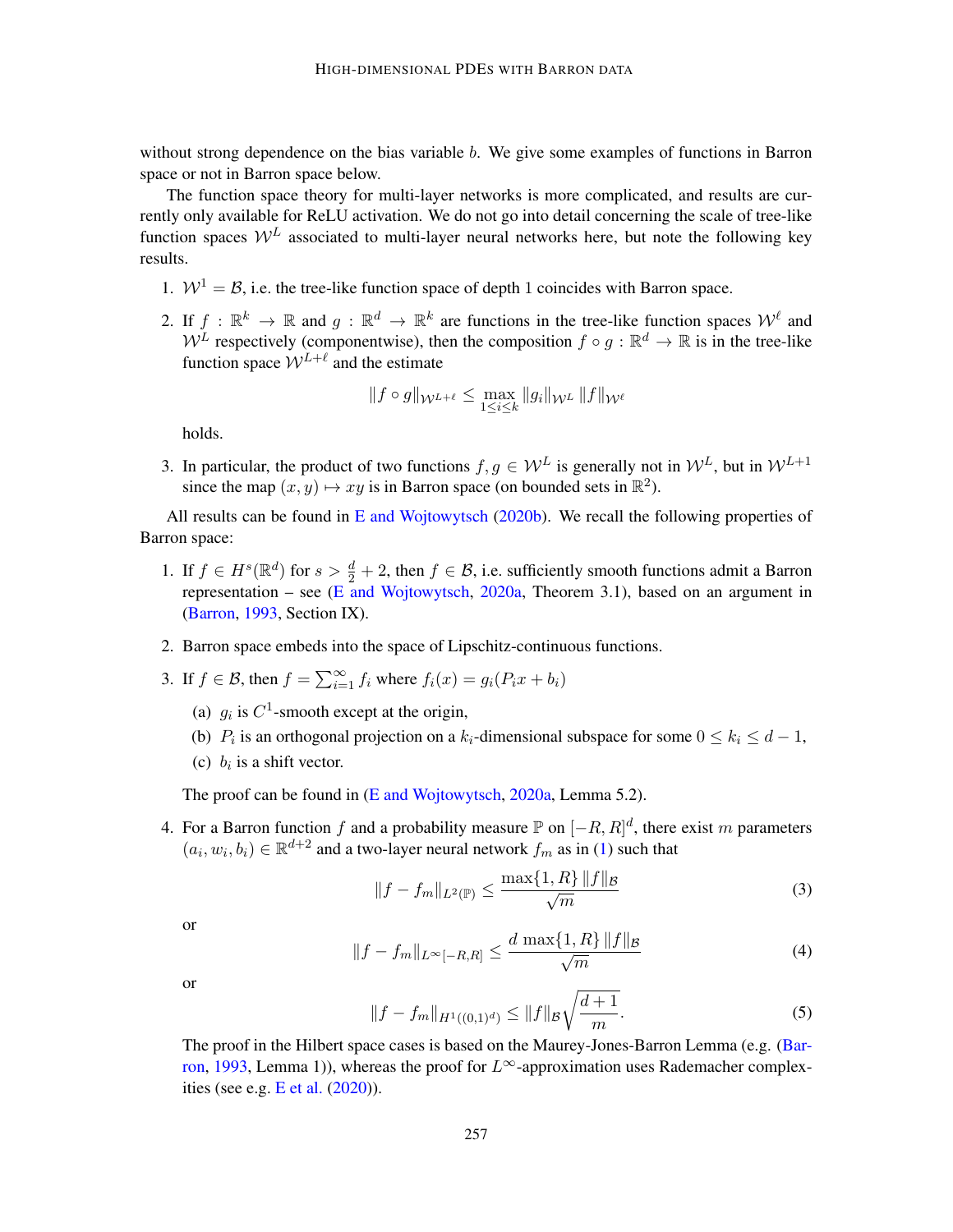Example 1 *Examples of Barron functions are*

- *1. the single neuron activation function*  $f(x) = a \sigma(w^T x + b)$ *,*
- 2. the  $\ell^2$ -norm function

$$
f(x) = c_d \int_{S^{d-1}} \sigma(w^T x) \,\pi^0(\mathrm{d}w)
$$

*which is represented by the uniform distribution on the unit sphere (for ReLU activation), and*

3. any sufficiently smooth function on  $\mathbb{R}^d$ .

*Examples of functions which are not Barron are all functions which fail to be Lipschitz continuous and functions which are non-differentiable on a set which is not compatible with the structure theorem, e.g.*  $f(x) = \max\{x_1, ..., x_d\}$  *and*  $f(x) = \text{dist}_{\ell^2}(x, S^{d-1})$ *.* 

Remark 1 *Define the auxiliary norm*

$$
||f||_{aux} := \int_{\mathbb{R}^d} |\hat{f}|(\xi) \cdot |\xi| \mathrm{d}\xi
$$

*on functions*  $f: \mathbb{R}^d \to \mathbb{R}$ *. According to [Barron](#page-13-1)* [\(1993\)](#page-13-1), the estimate  $||f||_{\mathcal{B}} \leq ||f||_{aux}$  holds, and *many early works on neural networks used*  $\|\cdot\|_{aux}$  *in place of the Barron norm. Unlike the auxiliary norm, the modern Barron norm is automatically adaptive to the activation function* σ *and Barron space is much larger than the set of functions on which the auxiliary norm is finite (which is a separable subset of the non-separable Barron space).*

Most importantly, the auxiliary norm is implicitly dimension-dependent. If  $g: \mathbb{R}^k \to \mathbb{R}$  is a Barron function and  $f: \mathbb{R}^d \to \mathbb{R}$  is defined as  $f(x) = g(x_1, \ldots, x_k)$  for  $k < d$ , then the auxiliary *norm of* f *is automatically infinite (since* f *does not decay at infinity). Even when considering bounded sets and extension theorems, the auxiliary norm is much larger than the Barron norm, which allows us to capture the dependence on low-dimensional structures efficiently.*

## <span id="page-5-0"></span>2. Prototypical equations

In this article, we study four PDEs for which explicit representation formulas are available. The prototypical examples include a linear elliptic, linear parabolic, and viscous Hamilton-Jacobi equation. The key-ingredient in all considerations is a Green's function representation with a translationinvariant and rapidly decaying Green's function.

## 2.1. The screened Poisson equation

The fundamental solution  $G(x) = c_d |x|^{2-d}$  of  $-\Delta G = \delta_0$  on  $\mathbb{R}^d$  (for  $d > 2$ ) decays so slowly at infinity that we can only use it to solve the Poisson equation

$$
-\Delta u = f \tag{6}
$$

if  $f$  is compactly supported (or at least decays rapidly at infinity), since otherwise the convolution integral fails to exist. Neither condition is particularly compatible with the superposition representation of one-dimensional profiles which is characteristic of neural networks. As a model problem for second order linear elliptic equations, we therefore study the screened Poisson equation

<span id="page-5-1"></span>
$$
(-\Delta + \lambda^2)u = f \tag{7}
$$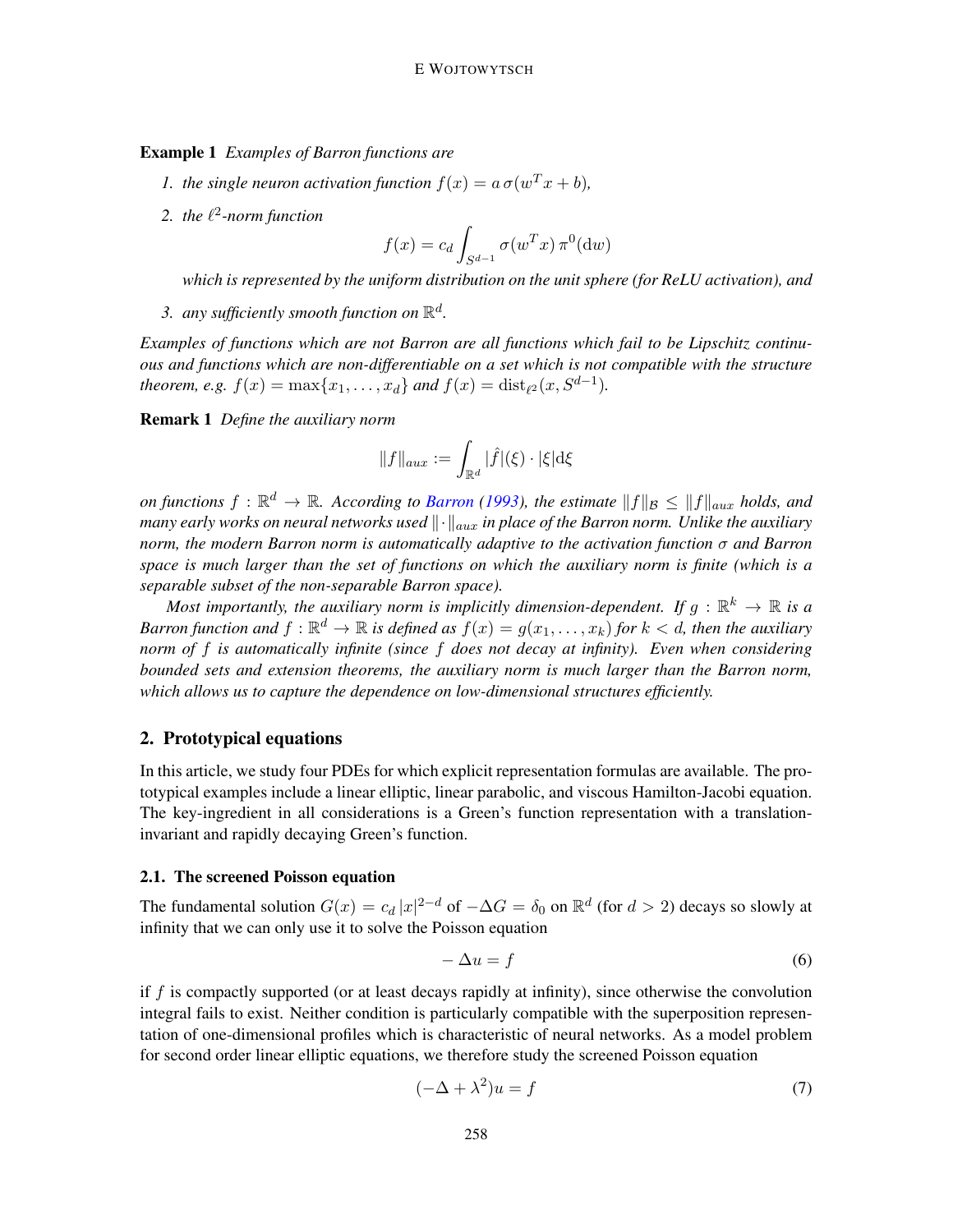on the whole space  $\mathbb{R}^d$  for some  $\lambda > 0$ . Solutions are given explicitly as convolutions with the fundamental solution of [\(7\)](#page-5-1) and – for large dimension – as superpositions of one-dimensional solutions..

<span id="page-6-0"></span>**Lemma 2** *Assume that*  $f \in \mathcal{B}$  *in dimension* d *and* u *solves* [\(7\)](#page-5-1)*. Then* 

$$
||u||_{\mathcal{B}} \leq \lambda^{-2} ||f||_{\mathcal{B}} \tag{8}
$$

*if*  $\sigma$  *has finite limits at*  $\pm \infty$  *and* 

$$
||u||_{\mathcal{B}} \le \left[\lambda^{-2} + 2\lambda^{-3}\right] ||f||_{\mathcal{B}}.
$$
\n(9)

 $if \sigma = \text{ReLU}.$ 

**Proof** [Proof of Lemma [2\]](#page-6-0) For  $d = 3$ , the fundamental solution  $G(x) = \frac{e^{-\lambda|x|}}{4\pi|x|}$  of the screened Poisson equation [\(7\)](#page-5-1) is well-known. Observe that

$$
\frac{1}{4\pi} \int_{\mathbb{R}^3} e^{-\lambda |y|} |y| \, dy = \int_0^\infty e^{-\lambda r} r^{-1} r^{3-1} \, dr
$$

$$
= \lambda^{-2} \int_0^\infty r \lambda r e^{-\lambda r} \, \lambda \, dr
$$

$$
= \lambda^{-2}
$$

$$
\frac{1}{4\pi} \int_{\mathbb{R}^3} e^{-\lambda |y|} \, dy = 2 \lambda^{-3}.
$$

Thus, if  $d = 3$  and  $f(x) = a \sigma(w_1x_1 + b)$  we have

$$
u(x) = \frac{a}{4\pi} \int_{\mathbb{R}^3} \frac{\sigma(w_1(x_1 - y_1) + b)}{|y|} \, \mathrm{d}y
$$
  

$$
||u||_B \le |a| \int_{\mathbb{R}^3} \{ |w_1 + |b| \} | \frac{e^{-\lambda |y|}}{|y|} + |w_1| |y| \frac{e^{-\lambda |y|}}{|y|} \, \mathrm{d}y
$$
  

$$
\le \frac{|a| \{ |w_1 + |b| \}}{\lambda^2} + \frac{2 |a| |w_1|}{\lambda^3}.
$$

If  $\sigma$  is bounded, the bias term is replaced by 1.

In arbitrary dimension, the unit ball in Barron space is the closed convex hull of functions of the form  $f(x) = a \sigma(w^T x + b)$  such that  $|a| |w| + |b| \le 1$  (ReLU case). When considering the Euclidean norm on  $\mathbb{R}^d$ , after a rotation, we note that the solution u of [\(7\)](#page-5-1) with right hand side  $a\,\sigma(w^T\cdot+b)$  satisfies

$$
||u||_{\mathcal{B}} \le |a| \{ |w| + |b| \} \left[ \lambda^{-2} + 2 \lambda^{-3} \right]
$$

since u only depends on  $w^T x$  and is constant in all directions orthogonal to w. The estimate follows in the general case by linearity.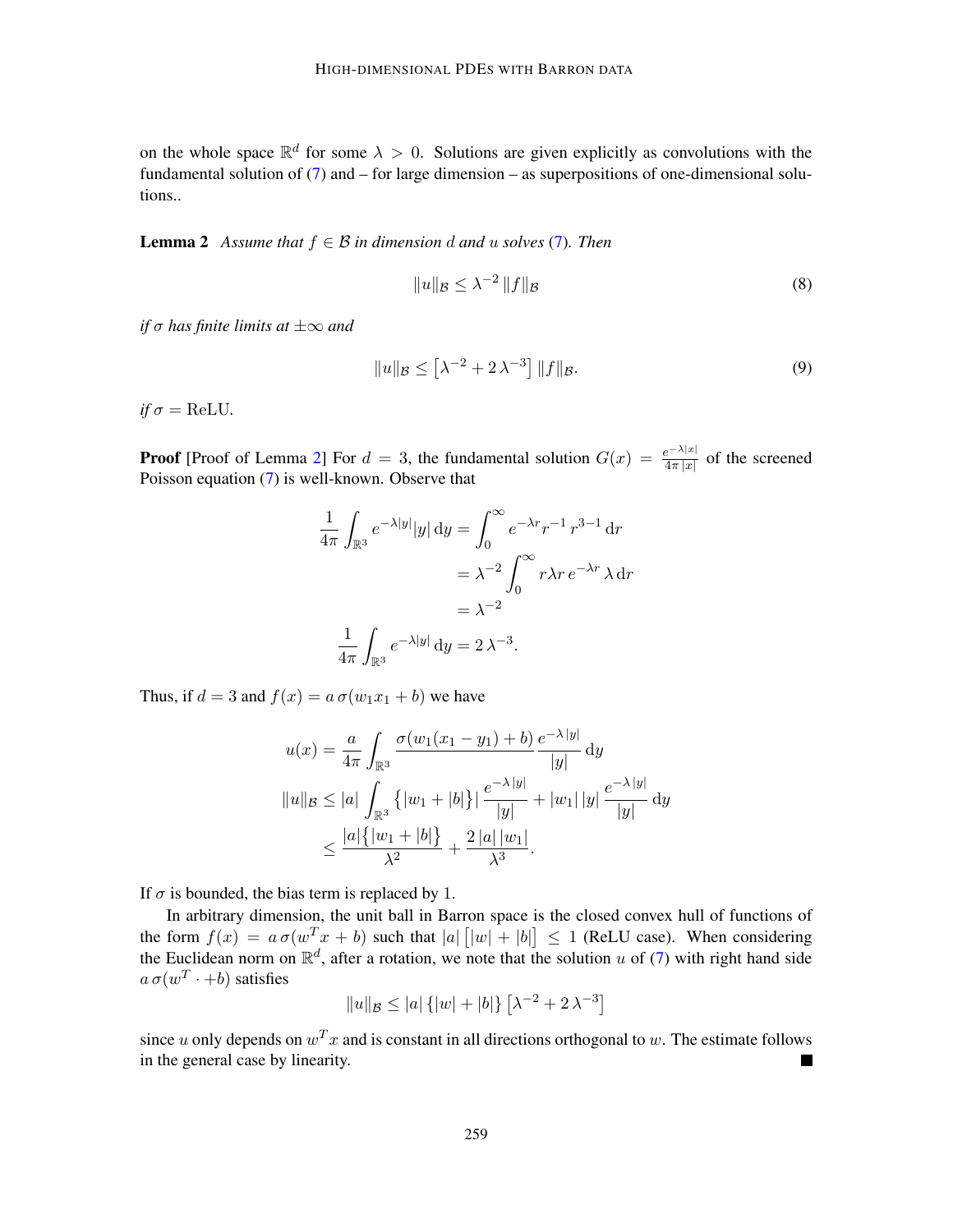## <span id="page-7-0"></span>2.2. The Poisson equation

While the importance of the forcing term  $\lambda u$  in the argument above is clear, it is important to ask whether the term is in fact necessary or just convenient. We show that in many cases, it is the latter, at least in naive models. Consider the equation

$$
-\Delta u = \text{ReLU}(x_1) \tag{10}
$$

which is solved by

$$
u(x) = -\frac{\max\{0, x_1\}^3}{6} + h(x), \qquad \Delta h(x) = 0.
$$
 (11)

Since any function u in ReLU-Barron space grows at most linearly at infinity,  $\frac{\max\{0,x_1\}^3}{6}$  $\frac{0, x_1}{6}$  is not a ReLU-Barron function. This fast growth cannot be compensated by the free harmonic function h. Note that h could grow at most cubically at infinity and would therefore have to be a cubic polynomial by Liouville's theorem [Boas and Boas](#page-14-12) [\(1988\)](#page-14-12). Then

$$
\lim_{t \to \infty} \frac{h(te_1)}{h(-te_1)} = \pm 1
$$

depending on the degree of  $h$ , so u could not be bounded by a subcubic function in both half spaces  ${x_1 > 0}$  and  ${x_1 < 0}$ . A very similar argument goes through for activation functions  $\sigma$  for which the limits  $\lim_{z\to\pm\infty}\sigma(z)$  exist and are finite (with quadratic polynomials instead of cubics). Notably, activation functions  $\sigma \in \{\sin, \cos, \exp\}$  do not suffer the same obstacle since there second anti-derivative grows at the same rate as the function itself. Considering these activation functions would likely prove fruitful, but take us back into the classical field of Fourier analysis. We pursue a different route and allow the right hand side and solution of a PDE to be represented by neural networks with different activation functions.

Consider a  $C^2$ -smooth activation function  $\sigma$ . Then

$$
\Delta[a \,\sigma(w^T x + b)] = a |w|^2 \,\sigma''(w^T x + b).
$$

In particular, for  $0 < \alpha < 1$  we have

$$
\left\|\Delta[a\,\sigma(w^T x + b)]\right\|_{L^{\infty}(\mathbb{R}^d)} = |a|\,|w|^2\,|\sigma''\|_{L^{\infty}}, \qquad \left[\Delta[a\,\sigma(w^T x + b)]\right]_{C^{0,\alpha}(\mathbb{R}^d)} = |a|\,|w|^{2+\alpha}[\sigma'']_{C^{0,\alpha}}.
$$

For ReLU activation and functions in Barron space, the Laplacian of  $a\sigma(w^Tx + b)$  is merely a (signed) Radon measure. On the other hand, if  $\sigma \in C^{2,\alpha}(\mathbb{R})$  is bounded and has bounded first and second derivatives, then we can make sense of the Laplacian in the classical sense. The same is true for the superposition

$$
f_{\pi}(x) = \int_{\mathbb{R} \times \mathbb{R}^d \times \mathbb{R}} a \, \sigma(w^T x + b) \, \pi(\mathrm{d}a \otimes \mathrm{d}w \otimes \mathrm{d}b)
$$

if the modified Barron norm

$$
\int |a| \left[ |w|^{2+\alpha} + 1 \right] \pi(\mathrm{d}a \otimes \mathrm{d}w \otimes \mathrm{d}b) \tag{12}
$$

is finite. Unlike applications in data science, most settings in scientific computing require the ability to take derivatives, at least in a generalized sense. For elliptic problems, it seems natural to consider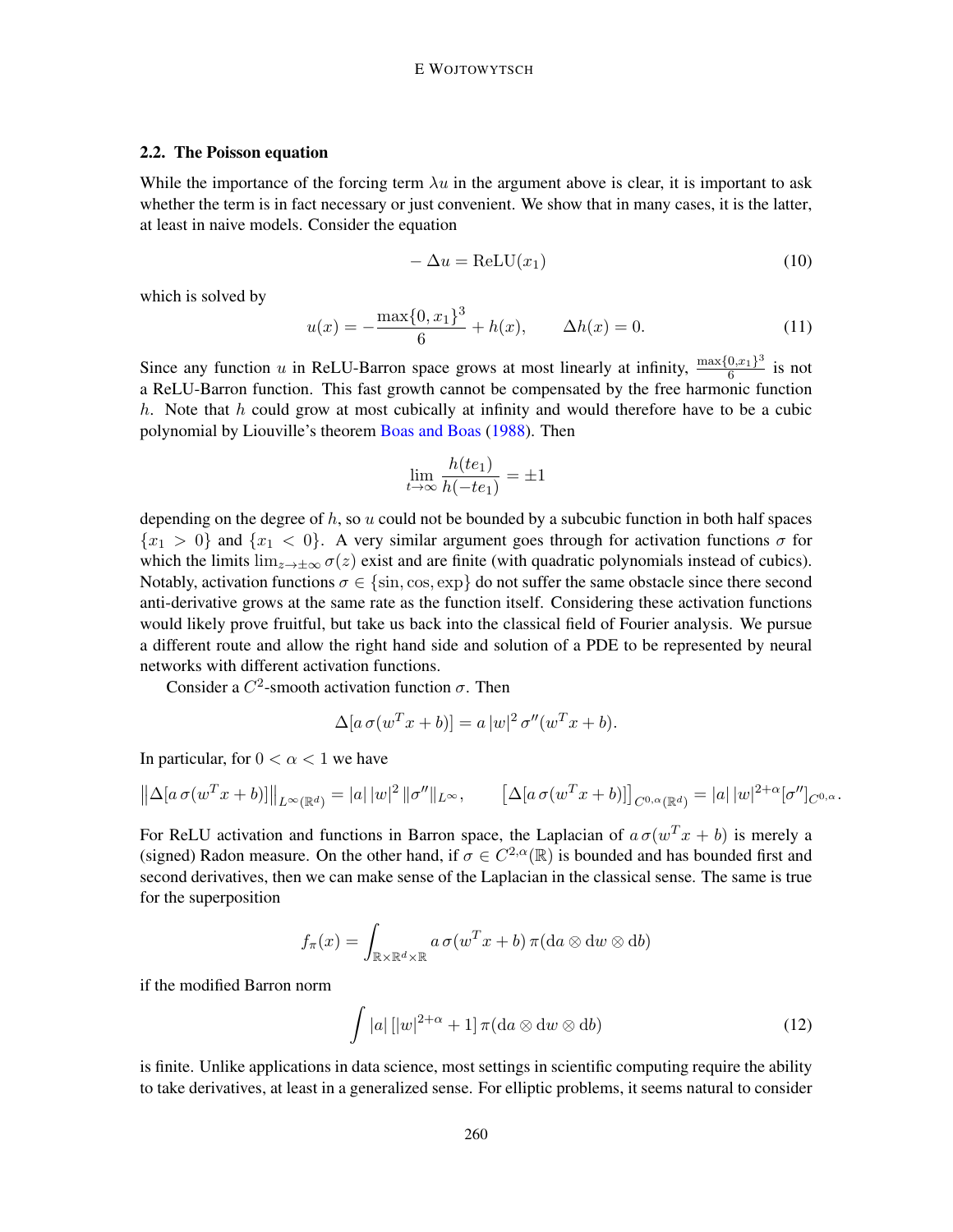neural networks with different activation functions to represent target function and solution to the PDE:

$$
f(x) = \int a \,\sigma''(w^T x + b) \,d\pi
$$

$$
u(x) = \int \tilde{a} \,\sigma(\tilde{w} + \tilde{b}) \,d\tilde{\pi}
$$

where

$$
\int |\tilde{a}| \left[ |\tilde{w}|^{2+\alpha} + 1 \right] d\tilde{\pi} < \infty, \qquad \int \frac{|a|}{|w|^2} [|w|^{2+\alpha} + 1] d\pi < \infty.
$$

All considerations were in the simplest setting of the Laplace operator on the whole space. We will discuss the influence of boundary values below.

#### 2.3. The heat equation

Parabolic equations more closely resemble the screened Poisson equation than the Poisson equation: The fundamental solution decays rapidly at infinity, and no fast growth at infinity is observed. The (physical) solution  $u$  does not grow orders of magnitude faster than the initial condition  $u_0$  at any positive time. Moreover, the heat kernel is a probability density for any time and in any dimension, so no dimension-dependent factors are expected.

As a prototypical example of a parabolic equation, we consider the heat equation

$$
\begin{cases}\n(\partial_t - \Delta)u &= f \quad t > 0 \\
u &= u_0 \quad t = 0\n\end{cases}.
$$
\n(13)

The solution is given as the superposition of the solution of the homogeneous equation with nonzero initial values and the solution of the inhomogeneous solution with zero initial value:

$$
u(t,x) = u_{hom}(t,x) + u_{inhom}(t,x)
$$
  
=  $\frac{1}{(4\pi t)^{d/2}} \int_{\mathbb{R}^d} u_0(y) \exp\left(-\frac{|x-y|^2}{4t}\right) dy$   
+  $\int_0^t \frac{1}{(4\pi(t-s))^{d/2}} \int_{\mathbb{R}^d} f(s,y) \exp\left(-\frac{|x-y|^2}{4(t-s)}\right) dy.$ 

<span id="page-8-0"></span>**Lemma 3** *Lef f be a ReLU-Barron function of t and x*. *Then*  $u_{hom}$  *is a Barron function of x and*  $\sqrt{t}$  with Barron norm

$$
||u_{hom}||_{\mathcal{B}} \leq 2 ||f||_{\mathcal{B}}
$$

*For fixed time*  $t > 0$ *,*  $u_{hom}$  *and*  $u_{inhom}$  *are Barron functions of* x *with* 

$$
||u_{hom}(t,\cdot)||_{\mathcal{B}} \leq [1+\sqrt{t}], \qquad ||u_{hom}(t,\cdot)||_{\mathcal{B}} \leq \left[t+\frac{2}{3}t^{3/2}+\frac{t^2}{2}+\frac{2}{5}t^{5/2}\right]||f||_{\mathcal{B}}.
$$

The proof is a direct calculation using the Green's function. It is presented in the appendix.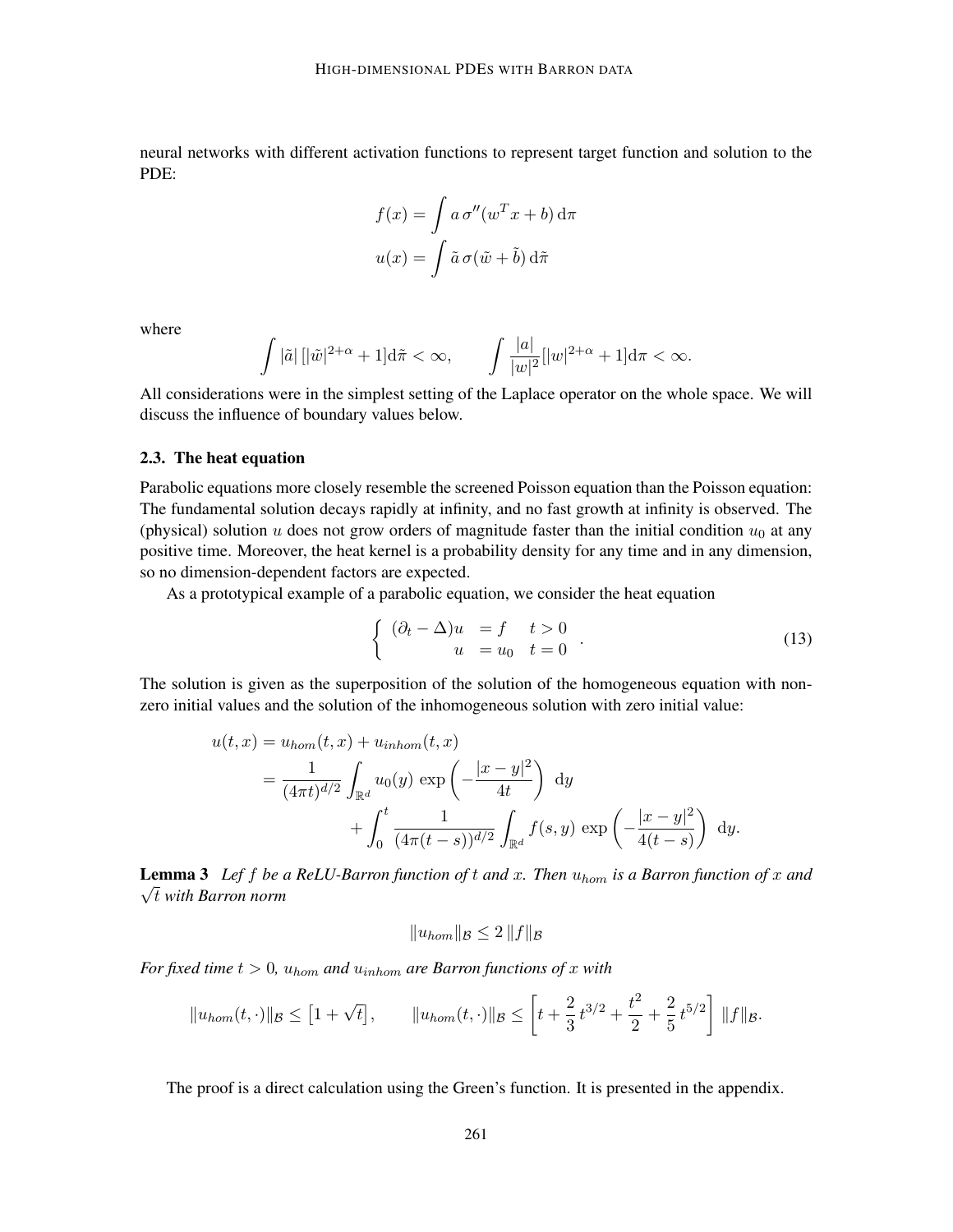**Remark 4** The dependence on  $\sqrt{t}$  is a consequence of the parabolic scaling. The exponent  $t^{5/2}$ *occurs because the Barron norm of*  $f(t, \cdot)$  *as a function of* x *scales like*  $\max\{1, t\}$  *in the worst case (the time variable, now a constant, is absorbed into the bias). A further factor of* t *stems from the increasing length of the interval over which the time-integral in the definition of*  $u_{inhom}$  *is given.* 

*The same argument applies under the weaker assumption that the source term* f *is in the* Bochner space  $L^\infty((0,\infty);{\mathcal B}(\mathbb R^d))$  with the stronger bound  $\|u_{inhom}(t,\cdot)\|_{\mathcal B}\le C\big[t+t^{3/2}\big].$  Also in *Barron-spaces for bounded and Lipschitz-continuous activation, the exponent* 5/2 *can be lowered to* 3/2 *since the size of the bias term does not enter the Barron norm.*

We therefore can efficiently solve the homogeneous heat equation for a Barron initial condition in both space and time using two-layer neural networks. For the heat equation with a source term, we can solve efficiently for the heat distribution at a fixed finite time  $t > 0$ .

#### 2.4. A viscous Hamilton-Jacobi equation

All PDEs we previously considered are linear, and we showed that if the right hand side is in a suitable Barron space, then so is the solution. This is non-surprising as the solution of one of these equations with a ridge function right hand side has a ridge function solution. By linearity, the same is true for superpositions of ridge functions. This structure is highly compatible with two-layer neural networks, which are superpositions of a specific type of ridge function. The linear equations are invariant under rescalings (and rotations), so all problems are reduced to ODEs or 1+1-dimensional PDEs.

The same argument cannot be applied to non-linear equations. For our final example, we study the viscous Hamilton-Jacobi equation

<span id="page-9-0"></span>
$$
u_t - \Delta u + |\nabla u|^2 = 0,\t\t(14)
$$

$$
(\partial_t - \Delta) u = \frac{v_t}{-v} - \text{div}\left(\frac{\nabla v}{-v}\right) = \frac{v_t}{-v} - \frac{\Delta v}{-v}
$$

for which an explicit formula is available. If v solves  $v_t - \Delta v = 0$ , then  $u = \log(-v)$  solves

$$
(\partial_t - \Delta)u = -\frac{v_t}{v} - \text{div}\left(\frac{\nabla v}{-v}\right) = -\frac{(\partial_t - \Delta)u}{v} - \frac{|\nabla v|^2}{v^2} = 0 - |\nabla \log(-v)|^2 = -|\nabla u|^2.
$$

Thus the solution u of [\(14\)](#page-9-0) with initial condition  $u(0, \cdot) = u_0$  is given by

$$
u(t,x) = -\log\left(\frac{1}{(4\pi t)^{d/2}}\int_{\mathbb{R}} \exp\left(-\frac{|x-y|^2}{4t}\right) \exp(-u_0(y)) dy\right).
$$

**Lemma 5** Assume that  $u_0 : \mathbb{R}^d \to [\beta_-, \beta_+]$  is a Barron function. Then the solution u of [\(14\)](#page-9-0) as a *function of*  $\sqrt{t}$  *and*  $x$  *is in the tree-like function space with* 3 *hidden layers and function of*  $\sqrt{t}$  *and*  $x$  *is in the tree-like function space with* 3 *hidden layers and* 

$$
||u||_{\mathcal{W}^3} \le \exp(\beta_+ - \beta_-) ||u_0||_{\mathcal{B}}.
$$

**Proof** Recall that due to [\(E and Wojtowytsch,](#page-14-6) [2020a,](#page-14-6) Section 4.1) we have

1.  $\exp : [\beta_-, \beta_+] \to \mathbb{R}$  is a Barron function with Barron norm  $\leq \exp(\beta_+) - \exp(\beta_-) \leq$  $\exp(\beta_+)$ , and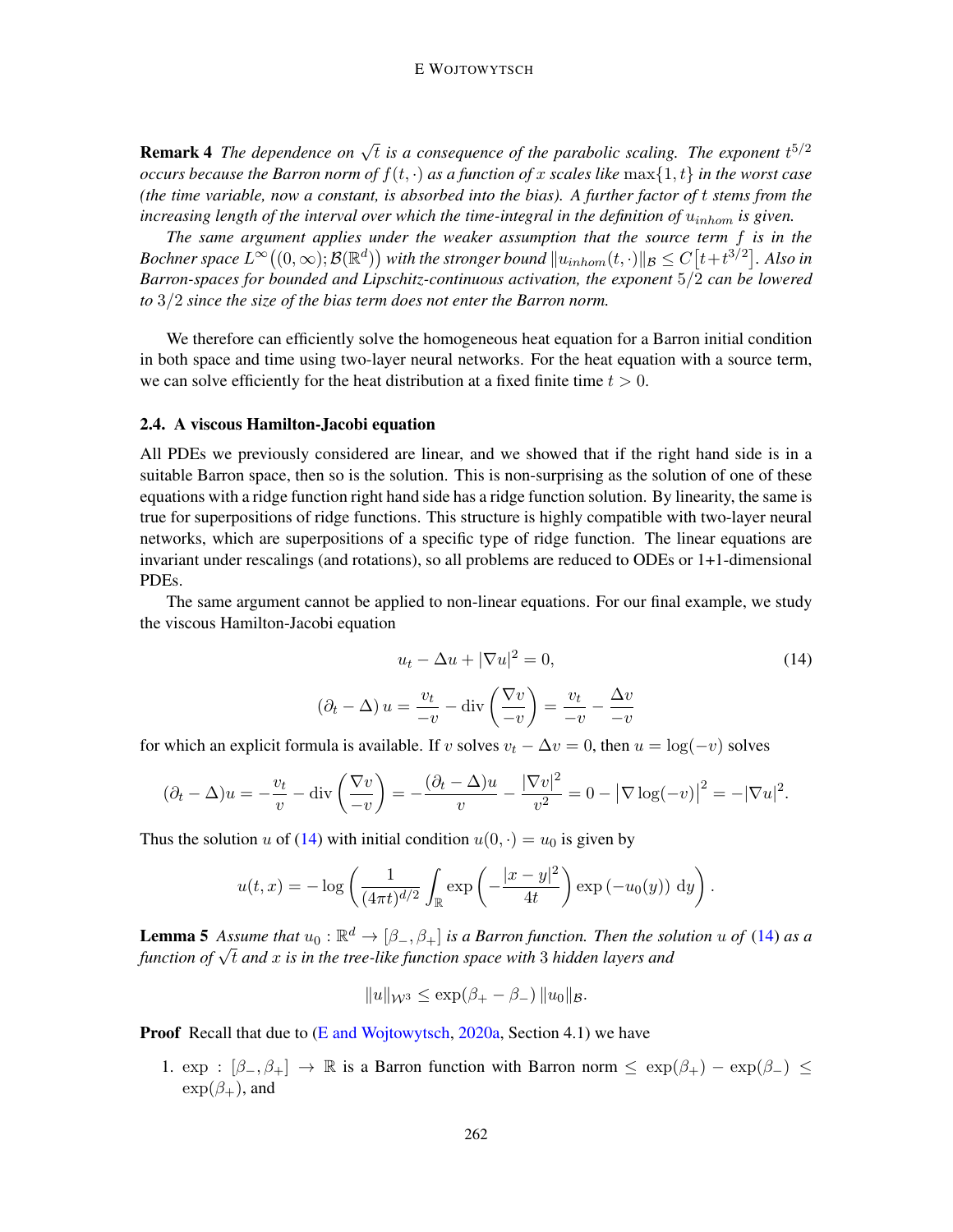2. log :  $[\gamma_-, \gamma_+] \to \mathbb{R}$  is a Barron function with Barron norm  $\frac{1}{\gamma_-} - \frac{1}{\gamma_+}$  $\frac{1}{\gamma_+}\leq\frac{1}{\gamma_-}$  $\frac{1}{\gamma-}$  for any  $0 < \gamma- <$  $\gamma_+ < \infty$ .

The estimates in this precise form hold for ReLU activation, but similar estimates can easily be obtained for more general  $\sigma$ . However, a function space theory is not yet available for more general σ.

If  $-u_0: \mathbb{R}^d \to [\beta_-, \beta_+]$  has Barron norm  $||u_0||_{\mathcal{B}(\mathbb{R}^d)} \leq C_0$ , then  $\exp(-u_0)$  is a function with tree-like three-layer norm  $\leq \exp(\beta_{+})C_0$ . Using the same change of variables as for the heat equation, we find that

$$
F(t,x) = \frac{1}{(4\pi t)^{d/2}} \int_{\mathbb{R}} \exp\left(-\frac{|x-y|^2}{4t}\right) \exp(-u_0(y)) \, dy
$$

is a three-layer tree-like function of  $\sqrt{t}$  and x. We conclude that u is a tree-like four-layer function is a unree-layer tree-like<br>of  $\sqrt{t}$  and x with norm

$$
||u||_{\mathcal{W}^3(\mathbb{R}^d)} \le \frac{1}{\exp(\beta_-)} \, \exp(\beta_+) \, C_0 = \exp(\beta_+ - \beta_-) \, C_0.
$$

So a viscous Hamilton-Jacobi equation whose initial condition is a bounded Barron function can be solved using a four-layer ReLU-network (but the parameters may be very large if the oscillation of  $u_0$  is not small).

# <span id="page-10-0"></span>3. On the influence of boundary values

#### 3.1. A counterexample on the unit ball

In all examples above, a critical ingredient was the translation invariance of the PDE, which breaks down if we consider bounded domains or non-constant coefficients. When solving  $-\Delta u = 0$  with boundary values  $f(x_1)$  on a bounded domain, the solution never depends only on the variable  $x_1$ unless  $f$  is an affine function. The Barron space theory of PDEs on bounded domains is therefore markedly different from the theory in the whole space.

**Lemma 6** Let  $\sigma(z) = \max\{z, 0\}$  be ReLU-activation and  $g(x) = \sigma(x_1)$  a Barron function on  $\mathbb{R}^d$ for  $d \geq 2$ . Denote by  $B^d$  the unit ball in  $\mathbb{R}^d$  and denote by  $u$  the solution to the PDE

$$
\begin{cases}\n-\Delta u = 0 & \text{in } B^d \\
u = g & \text{on } \partial B^d\n\end{cases}.
$$
\n(15)

 $\mathcal{L}$ 

If  $d\geq 3$ ,  $u$  is not a Barron function on  $B^d.$ 

**Proof** Assume for the sake of contradiction that u is a Barron function and  $d > 3$ . If u is a Barron function, then u is defined (non-uniquely) on the whole space  $\mathbb{R}^d$  by the explicit representation formula. We observe that  $u \in C^{\infty}_{loc}(B^d)$  and that  $\partial_1 u = \partial_1 g$  is discontinuous on the equatorial sphere  $\partial B^d \cap \{x_1 = 0\}$  since  $e_1$  is tangent to the unit sphere at this point. Thus  $\Sigma := \partial B^d \cap \{x_1 = 0\}$ is contained in the countable union of affine spaces on which u is not differentiable. If  $d > 2$ ,  $\Sigma$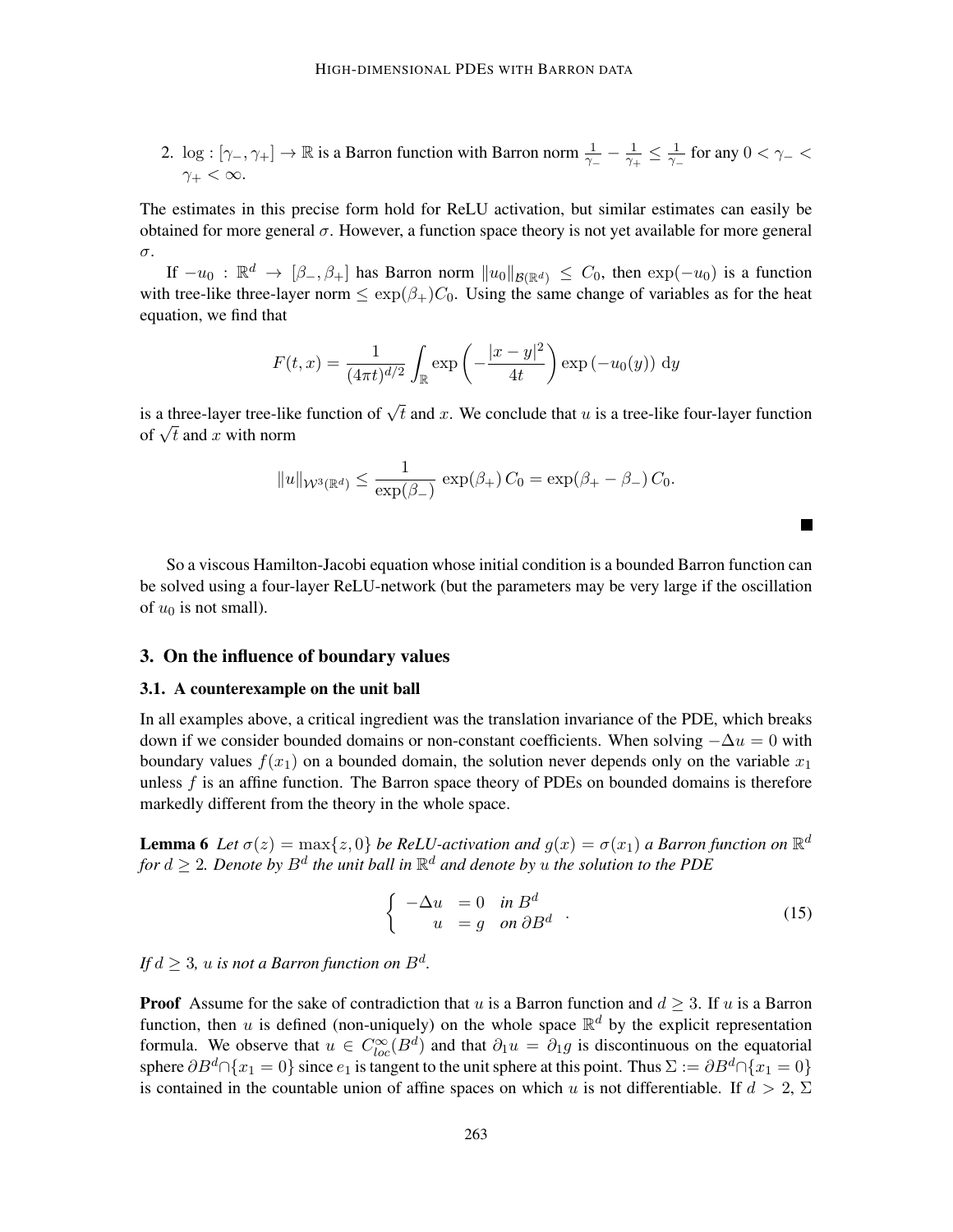is a  $d-2$ -dimensional curved submanifold of  $\mathbb{R}^d$  and any  $d-1$ -dimensional subspace which does not coincide with the hyperplane  ${x_1 = 0}$  intersects  $\Sigma$  in a set of measure zero (with respect to the  $d-2$ -dimensional Hausdorff measure). Thus u must be non-differentiable on the entire hyper-plane  ${x_1 = 0}$ , leading to a contradiction.

Note that this argument is entirely specific to ReLU-activation and to two-layer neural networks. On the other hand, if  $\sigma \in C^{\infty}$ , then also  $u \in C^{\infty}(\overline{B^d})$ , and thus in particular  $u \in \mathcal{B}$  (without sharp norm estimates). More generally, assume we wish to solve the Laplace equation on the unit ball in d dimensions with boundary values which are a one-dimensional profile

$$
\begin{cases}\n-\Delta u(x) = 0 & |x| < 1 \\
u(x) = g(x_1) & |x| = 1.\n\end{cases}
$$
\n(16)

We may decompose  $u = q + v$  where

$$
\begin{cases}\n-\Delta v = g''(x_1) & |x| < 1 \\
v = 0 & |x| = 1\n\end{cases}.
$$
\n(17)

If we abbreviate  $(x_2, \ldots, x_d) = \hat{x}$ , it is clear by symmetry that v only depends on  $|\hat{x}|$ , i.e.  $v =$  $\psi(x_1, |\hat{x}|)$  where

$$
\begin{cases}\n\Delta \psi + \frac{d-2}{y_2} \partial_2 \psi = -g''(y_1) & y_1^2 + y_2^2 < 1, \ y_2 > 0 \\
\psi = 0 & \{y_1^2 + y_2^2 = 1, \ y_2 > 0\}\n\end{cases} \tag{18}
$$

Since solutions of the original equation are smooth, we conclude that  $\partial_2 \psi = 0$  on  $\{y_2 = 0\}$ , meaning that also  $\psi = 0$  on the remaining portion  $\{y_2 = 0\} \cap \{y_1^2 + y_2^2 \le 1\}$  of the boundary.

Thus the solution of Laplace's equation with ridge function boundary values is not a ridge function, but enjoys a high degree of symmetry nonetheless. Instead of using neural networks as onedimensional functions of  $w^T x$ , it may be a more successful endeavour to consider superpositions of one-dimensional functions of the two-dimensional data

$$
\left(w^T x, \sqrt{|x|^2 - \left|\frac{w^T}{|w|}x\right|^2}\right) = \left(w^T x, \left\|\left(I - \frac{w}{|w|} \otimes \frac{w}{|w|}\right)x\right\|\right).
$$

The second component in the vector is a (ReLU-)Barron function. Thus, if  $\psi : \mathbb{R}^2 \to \mathbb{R}$  is a Barron function, then

$$
u(x) = \psi\left(w^T x, \left\| \left(I - \frac{w}{|w|} \otimes \frac{w}{|w|}\right)x\right\|\right)
$$

is a tree-like function of depth three. In the unit ball, this modified data can be generated explicitly, while in more complex domains, it must be learned by a deeper neural network. Whether  $\psi$  is in fact a Barron function currently remains open.

#### 3.2. A counterexample on a "Barron"-domain

In the previous example, we showed that the harmonic function on a domain with Barron-function boundary values may not be a Barron function, but might be a tree-like function of greater depth. We may be tempted to conjecture the following: *If the boundary of a domain* U *can locally be*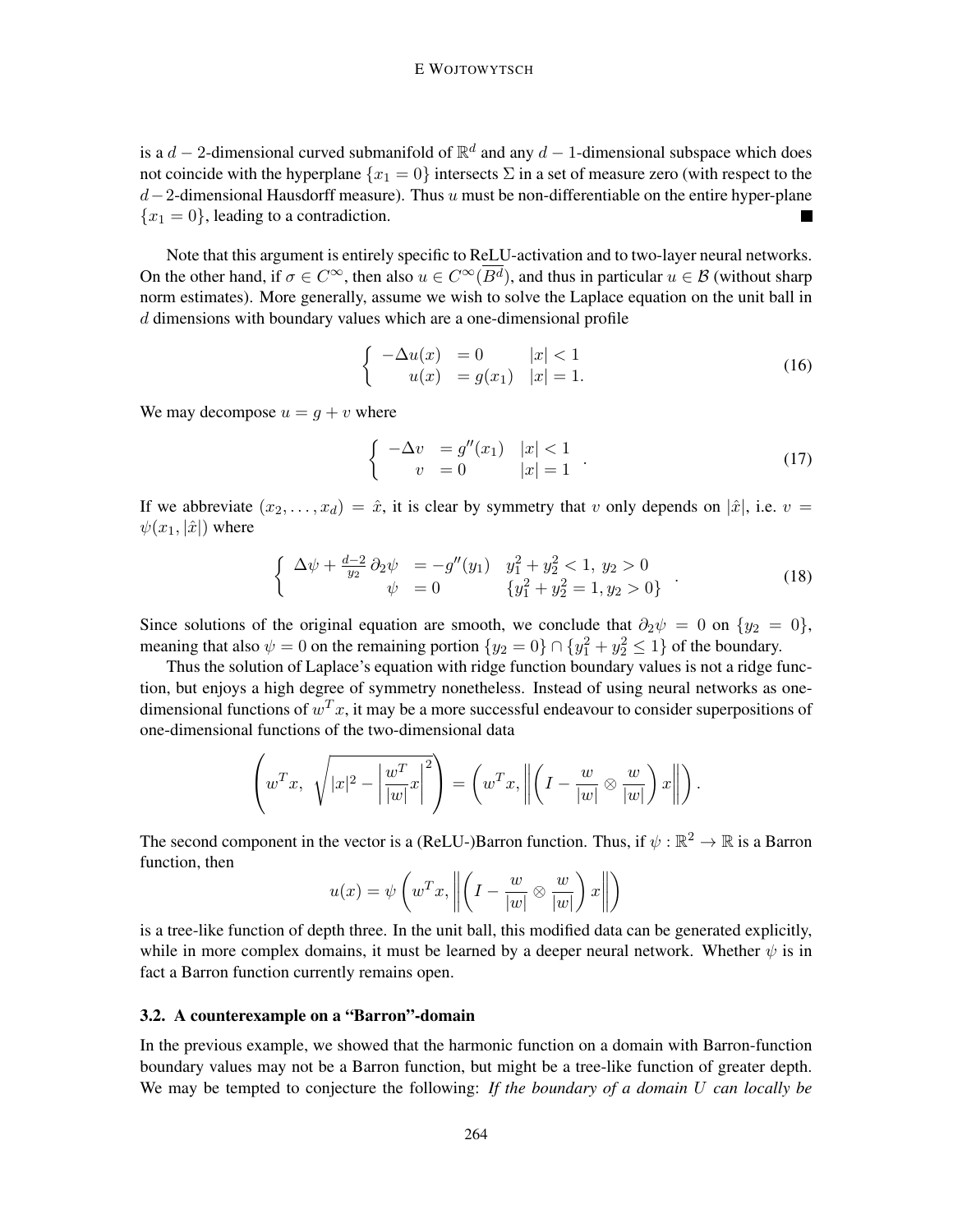*written as the graph of a Barron function over a suitable hyperplane and* g : ∂U → R *is a Barron function, then the harmonic function* u *on* U *with boundary values* g *is a tree-like function.* Such domains coincide with domains with 'Barron boundary' considered in [Caragea et al.](#page-14-13) [\(2020\)](#page-14-13). This is generally false, as a classical counterexample to regularity theory on nonconvex Lipschitz domains shows.

Consider the planar domain

$$
D_{\theta} = \{x \in \mathbb{R}^2 : 0 < \phi < \theta\}
$$

where  $\phi \in (0, 2\pi)$  is angular polar coordinate and  $0 < \theta < 2\pi$ . For  $k \in \mathbb{N}$ , consider

$$
u_{k,\theta}: D_{\theta} \to \mathbb{R}, \qquad u_{k,\theta}(r,\phi) = r^{\frac{k\pi}{\theta}} \sin\left(\frac{k\pi}{\theta}\phi\right).
$$

Observe that

- $-\Delta u_{k,\theta} = 0$  for all  $k \in \mathbb{N}, 0 < \theta < 2\pi$ .
- For  $k = 1$  and  $\pi < \theta < 2\pi$ , we note that  $u_{k,\theta}$  is not Lipschitz continuous at the origin.

We can consider bounded domains  $\widetilde{D}_{\theta}$  such that  $\widetilde{D}_{\theta} \cap B_1(0) = D_{\theta} \cap B_1(0)$  and either

- 1.  $\partial \widetilde{D}_{\theta}$  is polygonal or
- 2.  $\partial \widetilde{D}_{\theta}$  is  $C^{\infty}$ -smooth away from the origin.

In either case,  $\partial \widetilde{D}_{\theta}$  can be locally represented as the graph of a ReLU-Barron function. Since  $u_{k,\theta} \equiv 0$  on  $\partial D_{\theta}$  and  $u_{k,\theta}$  is smooth away from the origin, we find that  $u_{k,\theta}$  is  $C^{\infty}$ -smooth on  $\partial \widetilde{D}_{\theta}$ . In particular there exists a Barron function  $g_{k,\theta}$  such that  $g_{k,\theta} \equiv u_{k,\theta}$  on  $\partial \overline{D}_{\theta}$ . The unique solution to the boundary value problem

$$
\begin{cases}\n-\Delta u = 0 & \text{in } \widetilde{D}_{\theta} \\
u = g_{k,\theta} & \text{on } \partial \widetilde{D}_{\theta}\n\end{cases}
$$

is  $u_{k,\theta}$  itself. Again, for  $k = 1$  and  $\pi < \theta < 2\pi$ , this harmonic function is not Lipschitz-continuous on the closure of  $D_{\phi}$ , and thus in particular not in any tree-like function space.

As we observed in Section [2.2,](#page-7-0) classical Barron spaces as used in data-scientific applications behave similar to  $C^{0,\alpha}$ -spaces in PDE theory and another scale of  $C^{2,\alpha}$ -type may be useful. Such spaces may also describe more meaningful boundary regularity.

#### 3.3. Neural network spaces and classical function spaces

In this section, we briefly sketch some differences between specifically Barron spaces and classical function spaces, which we expect to pose challenges in the development of a regularity theory in spaces of neural network functions.

Classical regularity theory even in the linear case uses nonlinear coordinate transformations like straightening the boundary and relies on the ability to piece together local solutions using a partition of unity. There are major differences between classical function spaces and Barron spaces. Recall that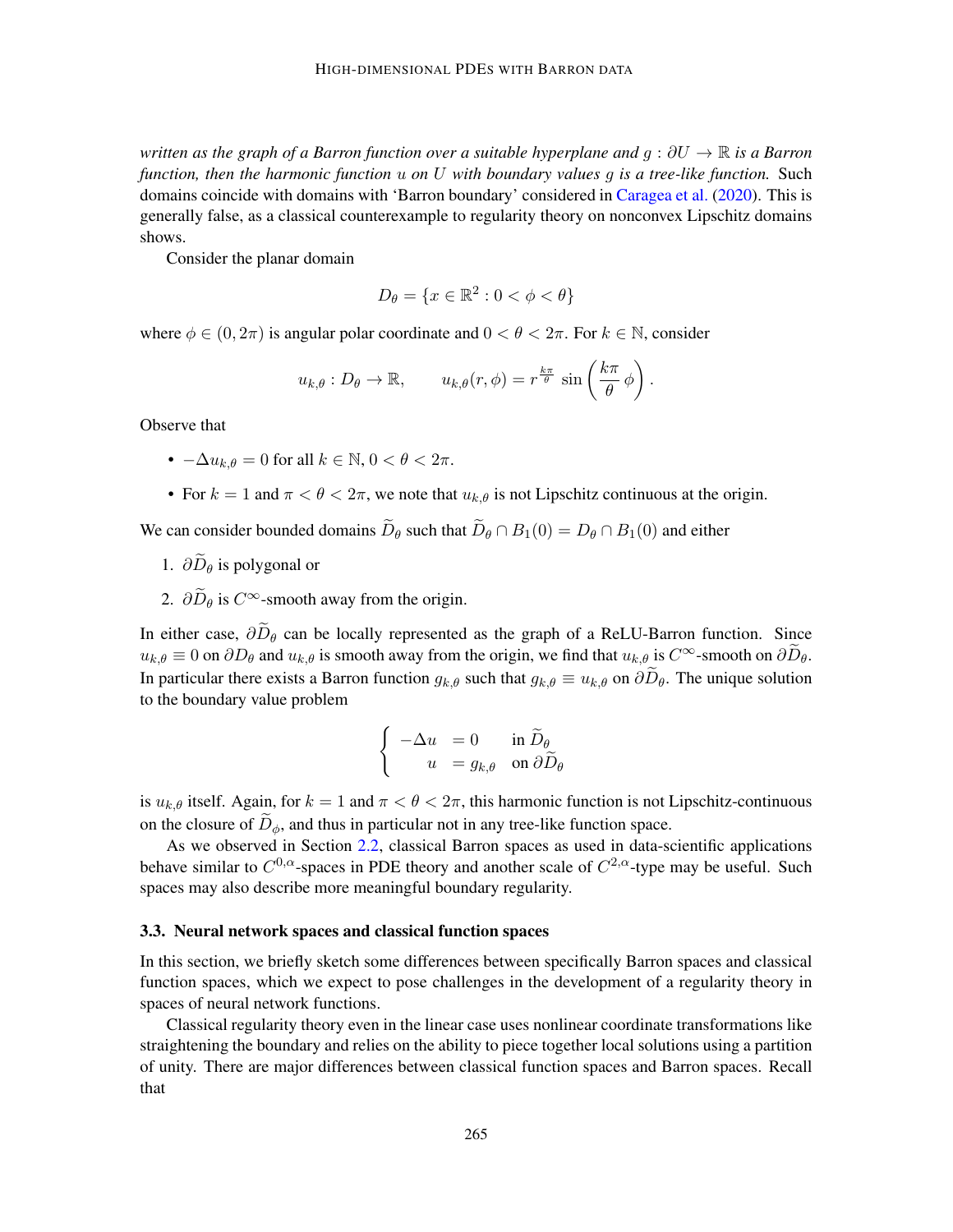- 1. if  $u, v \in C^{2,\alpha}$ , then also and  $u \circ v \in C^{2,\alpha}$ , and
- 2. if  $u \in C^{2,\alpha}$  and  $a \in C^{0,\alpha}$ , then also  $a \, \partial_i \partial_j u \in C^{0,\alpha}$ .

Neither property holds in Barron space in dimension  $d \geq 2$ . The first property is important for coordinate transformations and localizing arguments, the second when considering differential operators with variable coefficients. The properties also fail in Sobolev spaces, which is why the boundary and coefficients of a problem are typically assumed to have greater regularity than is expected of the solution or its second derivatives respectively (e.g. bounded measurable coefficients,  $C^2$ -boundaries, . . . ).

While spaces of smooth functions are invariant under diffeomorphisms, Barron-space is only invariant under linear transformations: If  $\phi : \mathbb{R}^d \to \mathbb{R}^d$  is a non-linear diffeomorphism, there exists a hyperplane  $H = \{w^T \cdot +b = 0\}$  in  $\mathbb{R}^d$  such that  $\phi^{-1}(H)$  is not a linear hyperplane. Thus the function  $u(x) = \sigma(w^T \phi(x) + b)$  is not a Barron-function since its singular set is not straight.

Compositions of tree-like functions are tree-like functions (for deeper trees) and compositions of flow-induced functions for deep ResNets [E et al.](#page-14-5)  $(2019)$  are flow-induced functions (but flowinduced function classes are non-linear). This is the first major difference between spaces of neural networks and spaces of classically smooth functions which we want to point out. While in the Sobolev setting, greater regularity is assumed, we believe that in the neural network setting, deeper networks should be considered.

The second difference is about the 'locality' of the function space criterion. Note that a function u is  $C^{k,\alpha}$ - or  $H^k$ -smooth on a domain U if and only if there exists a finite covering  $\{U_1,\ldots,U_N\}$ of U by open domains such that  $u|_{U_k}$  is in the appropriate function space. The smoothness criterion therefore can be localized. Even in ostensibly non-local fractional order Sobolev spaces, the smoothness criterion can be localized under a mild growth or decay condition.

In general, we cannot localize the Barron property in the same way. We describe a counterexample for Barron spaces with ReLU-activation, but we expect a similar result to hold in more general function classes. Consider a U-shaped domain in  $\mathbb{R}^2$ , e.g.

$$
U = \underbrace{((0,1) \times (0,3))}_{\text{left column}} \cup \underbrace{((2,3) \times (0,3))}_{\text{right column}} \cup \underbrace{((0,3) \times (0,1))}_{\text{horizontal bar}}.
$$

The function

$$
f: U \to \mathbb{R}
$$
,  $f(x) = \begin{cases} \sigma(x_2 - 1) & x_1 < 1.5 \\ 0 & x_1 \ge 1.5 \end{cases}$ 

is in Barron space on each of the domains  $U_1 = \{x \in U : x_1 < 2\}$  and  $U_2 = \{x \in U : x_2 \in U\}$  $x_1 > 1$ , but overall f is not in Barron space since the set of points on which a Barron function is non-differentiable is a countable union of points and lines in  $\mathbb{R}^2$ . In particular, f could not be differentiable on  $(2, 3) \times \{2\}$ , but clearly is.

### References

- <span id="page-13-1"></span>Andrew R Barron. Universal approximation bounds for superpositions of a sigmoidal function. *IEEE Transactions on Information theory*, 39(3):930–945, 1993.
- <span id="page-13-0"></span>Kaushik Bhattacharya, Bamdad Hosseini, Nikola B Kovachki, and Andrew M Stuart. Model reduction and neural networks for parametric pdes. *arXiv preprint arXiv:2005.03180*, 2020.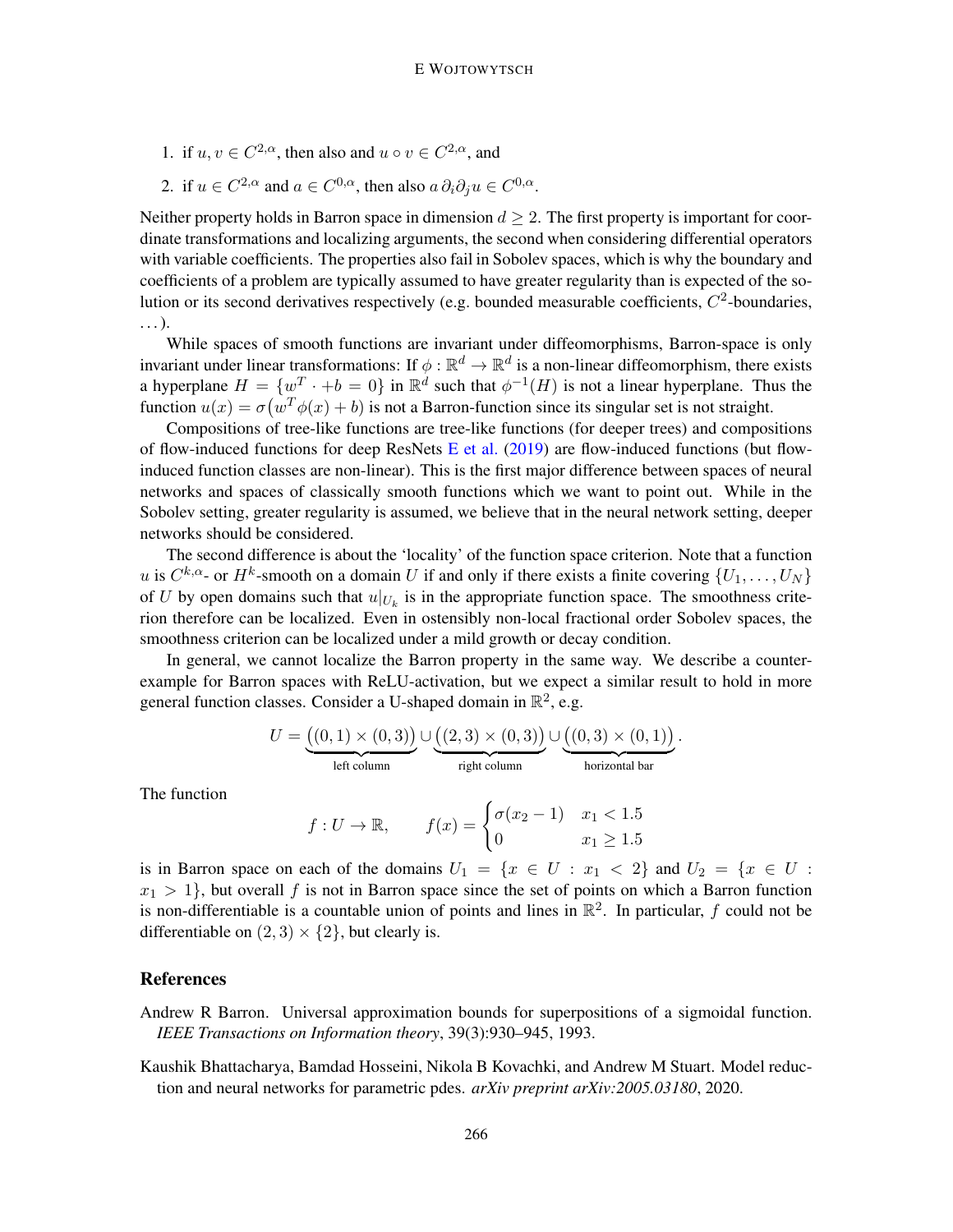- <span id="page-14-12"></span>HP Boas and RP Boas. Short proofs of three theorems on harmonic functions. *Proceedings of the American Mathematical Society*, pages 906–908, 1988.
- <span id="page-14-13"></span>Andrei Caragea, Philipp Petersen, and Felix Voigtlaender. Neural network approximation and estimation of classifiers with classification boundary in a barron class. *arXiv:2011.09363 [math.FA]*, 2020.
- <span id="page-14-2"></span>Pratik Chaudhari, Adam Oberman, Stanley Osher, Stefano Soatto, and Guillaume Carlier. Deep relaxation: partial differential equations for optimizing deep neural networks. *Research in the Mathematical Sciences*, 5(3):30, 2018.
- <span id="page-14-3"></span>Jingrun Chen, Rui Du, and Keke Wu. A comparison study of deep galerkin method and deep ritz method for elliptic problems with different boundary conditions. *arXiv:2005.04554 [math.NA]*, 2020.
- <span id="page-14-10"></span>Jerome Darbon, Gabriel P Langlois, and Tingwei Meng. Overcoming the curse of dimensionality for some hamilton–jacobi partial differential equations via neural network architectures. *Research in the Mathematical Sciences*, 7(3):1–50, 2020.
- <span id="page-14-6"></span>Weinan E and Stephan Wojtowytsch. Representation formulas and pointwise properties for Barron functions. *arXiv:2006.05982 [stat.ML]*, 2020a.
- <span id="page-14-7"></span>Weinan E and Stephan Wojtowytsch. On the Banach spaces associated with multi-layer ReLU networks of infinite width. *CSIAM Trans. Appl. Math.*, 1(3):387–440, 2020b.
- <span id="page-14-11"></span>Weinan E and Stephan Wojtowytsch. Kolmogorov width decay and poor approximators in machine learning: Shallow neural networks, random feature models and neural tangent kernels. *Res Math Sci*, 8(5), 2021.
- <span id="page-14-1"></span>Weinan E and Bing Yu. The deep ritz method: a deep learning-based numerical algorithm for solving variational problems. *Communications in Mathematics and Statistics*, 6(1):1–12, 2018.
- <span id="page-14-0"></span>Weinan E, Jiequn Han, and Arnulf Jentzen. Deep learning-based numerical methods for highdimensional parabolic partial differential equations and backward stochastic differential equations. *Communications in Mathematics and Statistics*, 5(4):349–380, 2017.
- <span id="page-14-5"></span>Weinan E, Chao Ma, and Lei Wu. Barron spaces and the compositional function spaces for neural network models. *arXiv:1906.08039 [cs.LG]*, 2019.
- <span id="page-14-4"></span>Weinan E, Chao Ma, Stephan Wojtowytsch, and Lei Wu. Towards a mathematical understanding of neural network-based machine learning: what we know and what we don't. *CSIAM Trans. Appl. Math.*, 1(4):561–615, 2020.
- <span id="page-14-9"></span>Jochen Garcke. Sparse grids in a nutshell. In *Sparse grids and applications*, pages 57–80. Springer, 2012.
- <span id="page-14-8"></span>Philipp Grohs, Fabian Hornung, Arnulf Jentzen, and Philippe Von Wurstemberger. A proof that artificial neural networks overcome the curse of dimensionality in the numerical approximation of black-scholes partial differential equations. *arXiv preprint arXiv:1809.02362*, 2018.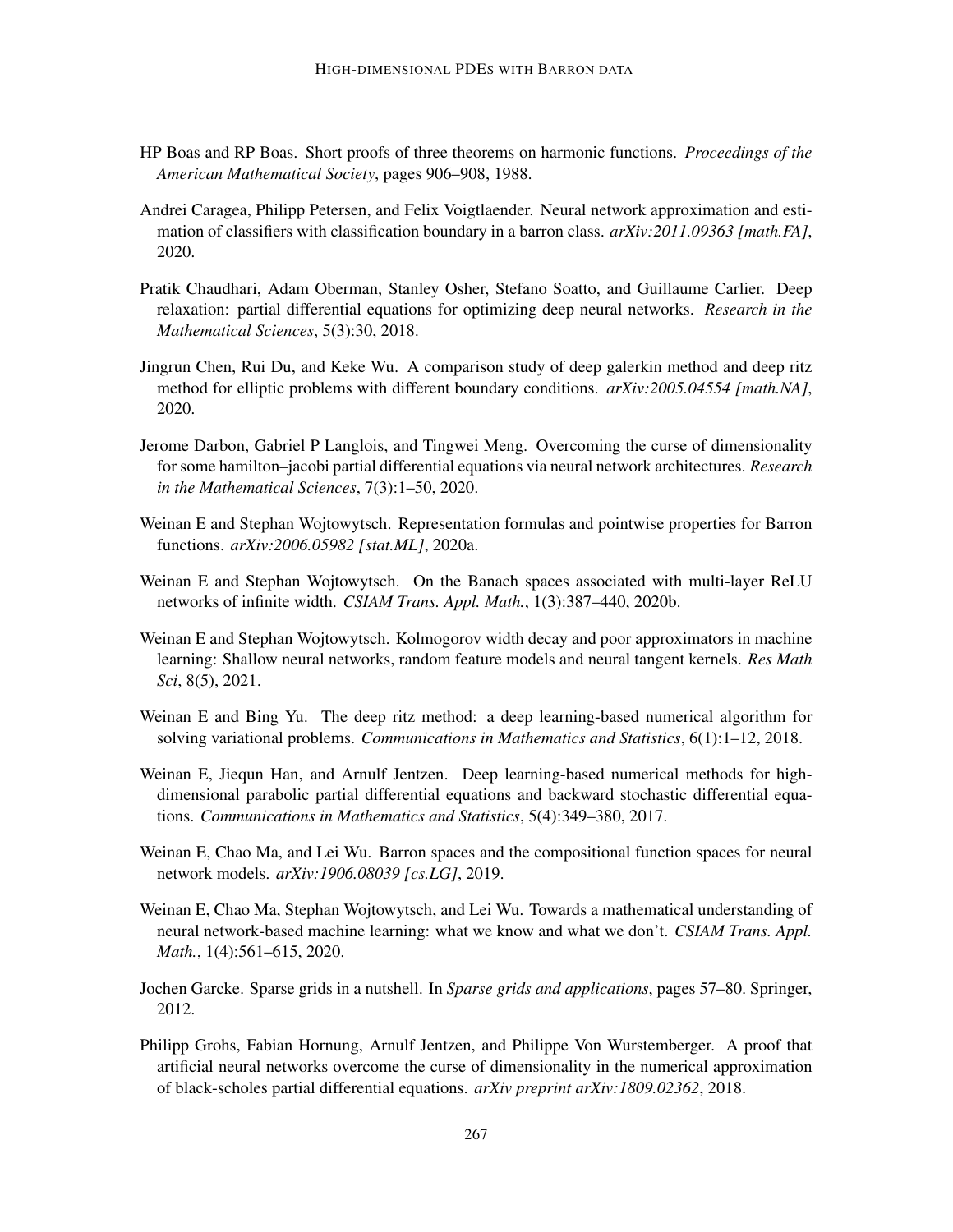- <span id="page-15-0"></span>Jiequn Han, Arnulf Jentzen, and Weinan E. Solving high-dimensional partial differential equations using deep learning. *Proceedings of the National Academy of Sciences*, 115(34):8505–8510, 2018.
- <span id="page-15-10"></span>Fabian Hornung, Arnulf Jentzen, and Diyora Salimova. Space-time deep neural network approximations for high-dimensional partial differential equations. *arXiv preprint arXiv:2006.02199*, 2020.
- <span id="page-15-8"></span>Martin Hutzenthaler, Arnulf Jentzen, Thomas Kruse, and Tuan Anh Nguyen. A proof that rectified deep neural networks overcome the curse of dimensionality in the numerical approximation of semilinear heat equations. *SN Partial Differential Equations and Applications*, 1:1–34, 2020.
- <span id="page-15-9"></span>Arnulf Jentzen, Diyora Salimova, and Timo Welti. A proof that deep artificial neural networks overcome the curse of dimensionality in the numerical approximation of kolmogorov partial differential equations with constant diffusion and nonlinear drift coefficients. *arXiv preprint arXiv:1809.07321*, 2018.
- <span id="page-15-5"></span>Georgios Kissas, Yibo Yang, Eileen Hwuang, Walter R Witschey, John A Detre, and Paris Perdikaris. Machine learning in cardiovascular flows modeling: Predicting arterial blood pressure from non-invasive 4d flow MRI data using physics-informed neural networks. *Computer Methods in Applied Mechanics and Engineering*, 358:112623, 2020.
- <span id="page-15-11"></span>Zhong Li, Chao Ma, and Lei Wu. Complexity measures for neural networks with general activation functions using path-based norms. *arXiv preprint arXiv:2009.06132*, 2020.
- <span id="page-15-4"></span>Zhiping Mao, Ameya D Jagtap, and George Em Karniadakis. Physics-informed neural networks for high-speed flows. *Computer Methods in Applied Mechanics and Engineering*, 360:112789, 2020.
- <span id="page-15-3"></span>Maziar Raissi, Paris Perdikaris, and George E Karniadakis. Physics-informed neural networks: A deep learning framework for solving forward and inverse problems involving nonlinear partial differential equations. *Journal of Computational Physics*, 378:686–707, 2019.
- <span id="page-15-1"></span>Justin Sirignano and Konstantinos Spiliopoulos. Dgm: A deep learning algorithm for solving partial differential equations. *Journal of computational physics*, 375:1339–1364, 2018.
- <span id="page-15-6"></span>Yifan Sun, Linan Zhang, and Hayden Schaeffer. Neupde: Neural network based ordinary and partial differential equations for modeling time-dependent data. In *Mathematical and Scientific Machine Learning*, pages 352–372. PMLR, 2020.
- <span id="page-15-2"></span>Han Wang, Linfeng Zhang, Jiequn Han, and Weinan E. DeePMD-kit: A deep learning package for many-body potential energy representation and molecular dynamics. *Computer Physics Communications*, 228:178–184, 2018.
- <span id="page-15-7"></span>Dmitry Yarotsky. Error bounds for approximations with deep ReLU networks. *Neural Networks*, 94:103–114, 2017.